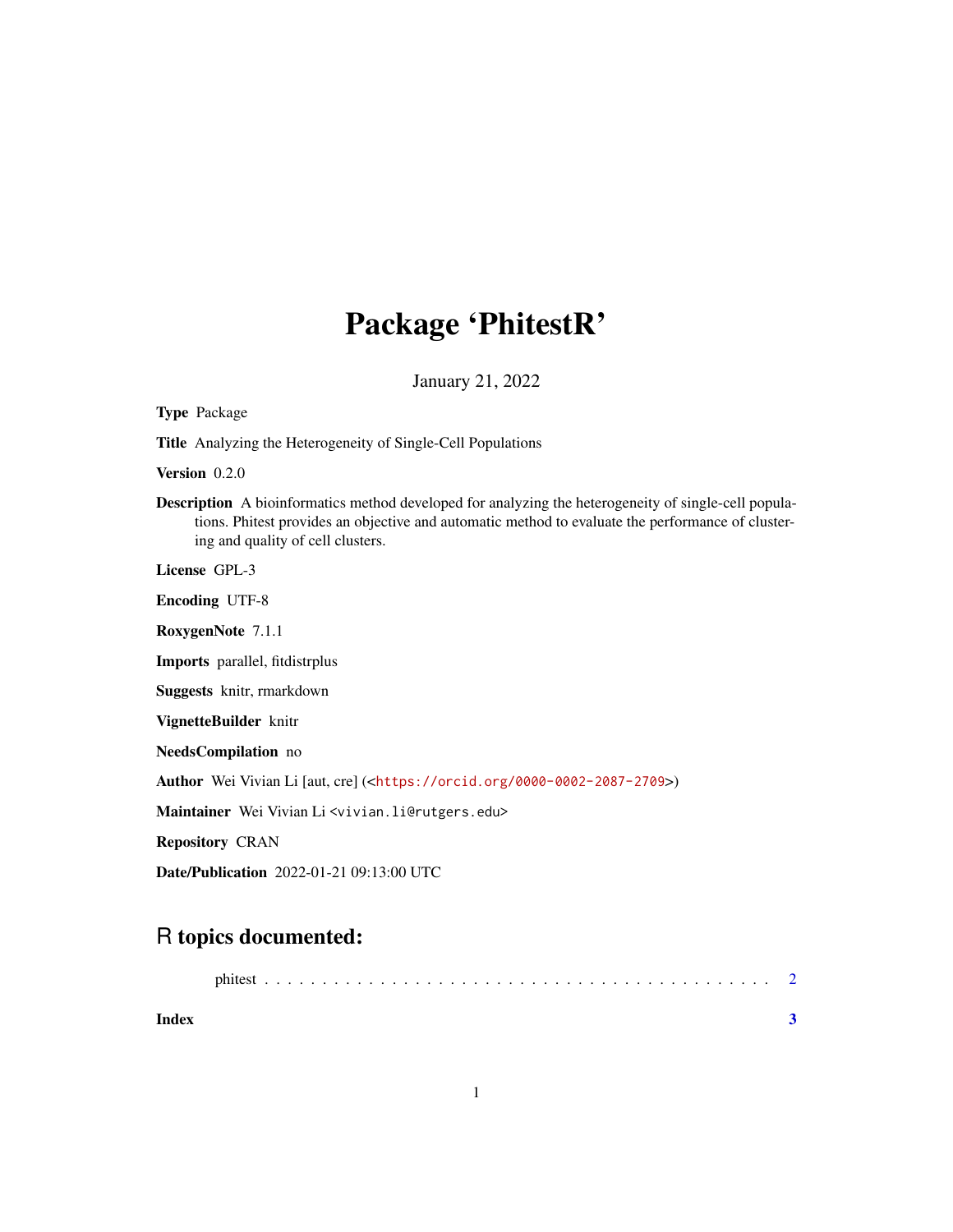<span id="page-1-0"></span>

#### Description

Phitest for analyzing the heterogeneity of single-cell populations

#### Usage

phitest(object, label, ncores = 1, min.cell = 10)

#### Arguments

| object   | A matrix of single-cell UMI counts (rows for genes and columns for cells).                                                               |
|----------|------------------------------------------------------------------------------------------------------------------------------------------|
| label    | A character or numeric vector of cluster labels. Length should be the same as<br>cell number and order should match the order in object. |
| ncores   | Number of cores used for parallel computation.                                                                                           |
| min.cell | An integer specifying a threshold to filter genes. Genes expressed in fewer than<br>min.cell cells are filtered out.                     |

#### Value

A list of two elements: pval contains the *P* values, and par contains the estimated parameters.

#### Author(s)

Wei Vivian Li, <vivian.li@rutgers.edu>